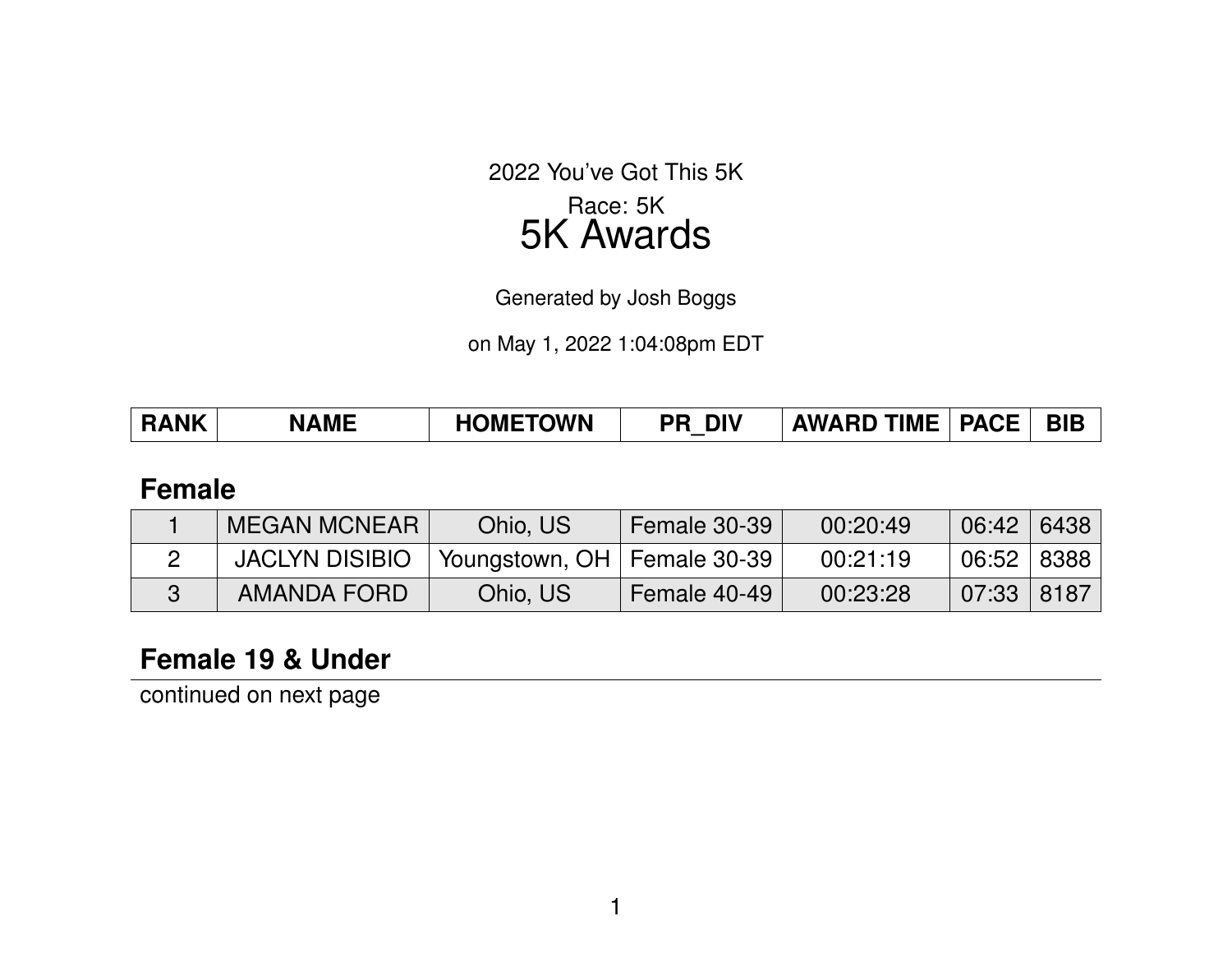### continued from previous page

| <b>RANK</b> | <b>NAME</b>            | <b>HOMETOWN</b> | <b>PR DIV</b>     | <b>AWARD TIME   PACE  </b> |       | <b>BIB</b> |
|-------------|------------------------|-----------------|-------------------|----------------------------|-------|------------|
|             | <b>INGRID WILLGOHS</b> | Salem, OH       | Female 19 & Under | 00:37:59                   | 12:14 | 8450       |

### **Female 20-29**

| <b>LINDSEY BAILEY</b> | Canton, OH   | Female 20-29 | 00:30:17 | 09:45 | 8470  |
|-----------------------|--------------|--------------|----------|-------|-------|
| <b>KARESIA SISCO</b>  | Canfield, OH | Female 20-29 | 00:48:26 | 15:36 | .8437 |

### **Female 30-39**

| <b>MEGAN MCNEAR</b>      | Ohio, US       | Female 30-39 | 00:20:49            | <del>06:42</del> | <del>6438</del> |
|--------------------------|----------------|--------------|---------------------|------------------|-----------------|
| <b>JACLYN DISIBIO</b>    | Youngstown, OH | Female 30-39 | <del>00:21:19</del> | <del>06:52</del> | <del>8388</del> |
| <b>FRANCA PASQUALE</b>   | Canfield, OH   | Female 30-39 | 00:24:27            | 07:53            | 8418            |
| <b>KATELYN MCQUISTON</b> | Youngstown, OH | Female 30-39 | 00:27:36            | 08:53            | 8412            |
| NAQUELLE JACOBS          | Canfield, OH   | Female 30-39 | 00:28:55            | 09:19            | 8403            |

### **Female 40-49**

| ANAANINA FODD          | $\bigcap$ $\bigcup_{n=1}^{\infty}$ | $F$ <sub>amala</sub> $10, 10$ | nn.nn.nn            | <u>ממ.דמ</u>     | 0.107                |
|------------------------|------------------------------------|-------------------------------|---------------------|------------------|----------------------|
| <del>AMANDAT OND</del> | <del>omo, oo</del>                 | <del>Fullaic 40-40</del>      | <del>uu.cu.cu</del> | <del>ur.oo</del> | $\sigma$ or $\sigma$ |
| <b>MANDY WARD</b>      | East Palestine, OH                 | Female 40-49                  | 00:24:00            | 07:44            |                      |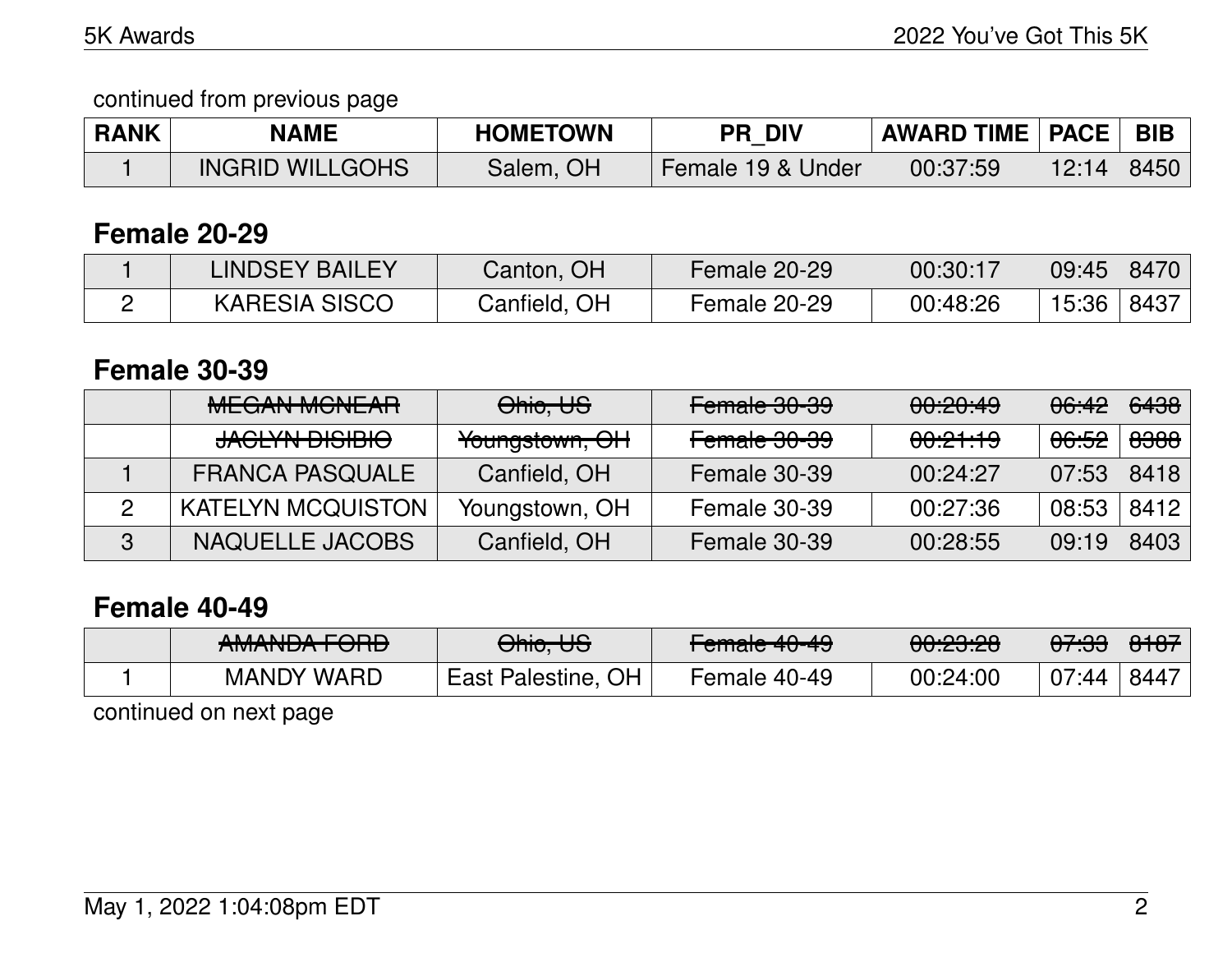continued from previous page

| <b>RANK</b> | <b>NAME</b>              | <b>HOMETOWN</b> | <b>PR DIV</b> | <b>AWARD TIME   PACE  </b> |       | <b>BIB</b> |
|-------------|--------------------------|-----------------|---------------|----------------------------|-------|------------|
|             | <b>MEREDITH DEICHLER</b> | Columbiana, OH  | Female 40-49  | 00:25:03                   | 08:04 | 8387       |
|             | <b>GENIENE HANKEY</b>    | Youngstown, OH  | Female 40-49  | 00:25:11                   | 08:07 | 8398       |

## **Female 50-59**

| <b>JILL COX</b>    | Youngstown, OH | Female 50-59 | 00:28:28 | $09:10$ 8384 |                     |
|--------------------|----------------|--------------|----------|--------------|---------------------|
| <b>NIKOL MUNDY</b> | Lisbon, OH     | Female 50-59 | 00:29:38 | 09:33        | <sup>'</sup> 8462 ∣ |
| KIMBERLEY SISCO    | Canfield, OH   | Female 50-59 | 00:29:52 | 09:37        | 8438                |

# **Female 60-69**

|  | <b>TERRY YARIAN</b> | Canfield, OH | Female 60-69 | 00:29:02 | 09:21 | 8456 |
|--|---------------------|--------------|--------------|----------|-------|------|
|--|---------------------|--------------|--------------|----------|-------|------|

# **Female 70 & Up**

|  | <b>CHERYL PIKE</b> | Youngstown, OH   Female 70 & Up   00:36:26   11:44   8420 |  |  |  |  |
|--|--------------------|-----------------------------------------------------------|--|--|--|--|
|--|--------------------|-----------------------------------------------------------|--|--|--|--|

# **Male**

|                        | <b>JEFF GEISS</b> | East Palestine, OH | Male 40-49 | 00:18:02 | 05:49   8393 |  |  |  |
|------------------------|-------------------|--------------------|------------|----------|--------------|--|--|--|
| continued on next nage |                   |                    |            |          |              |  |  |  |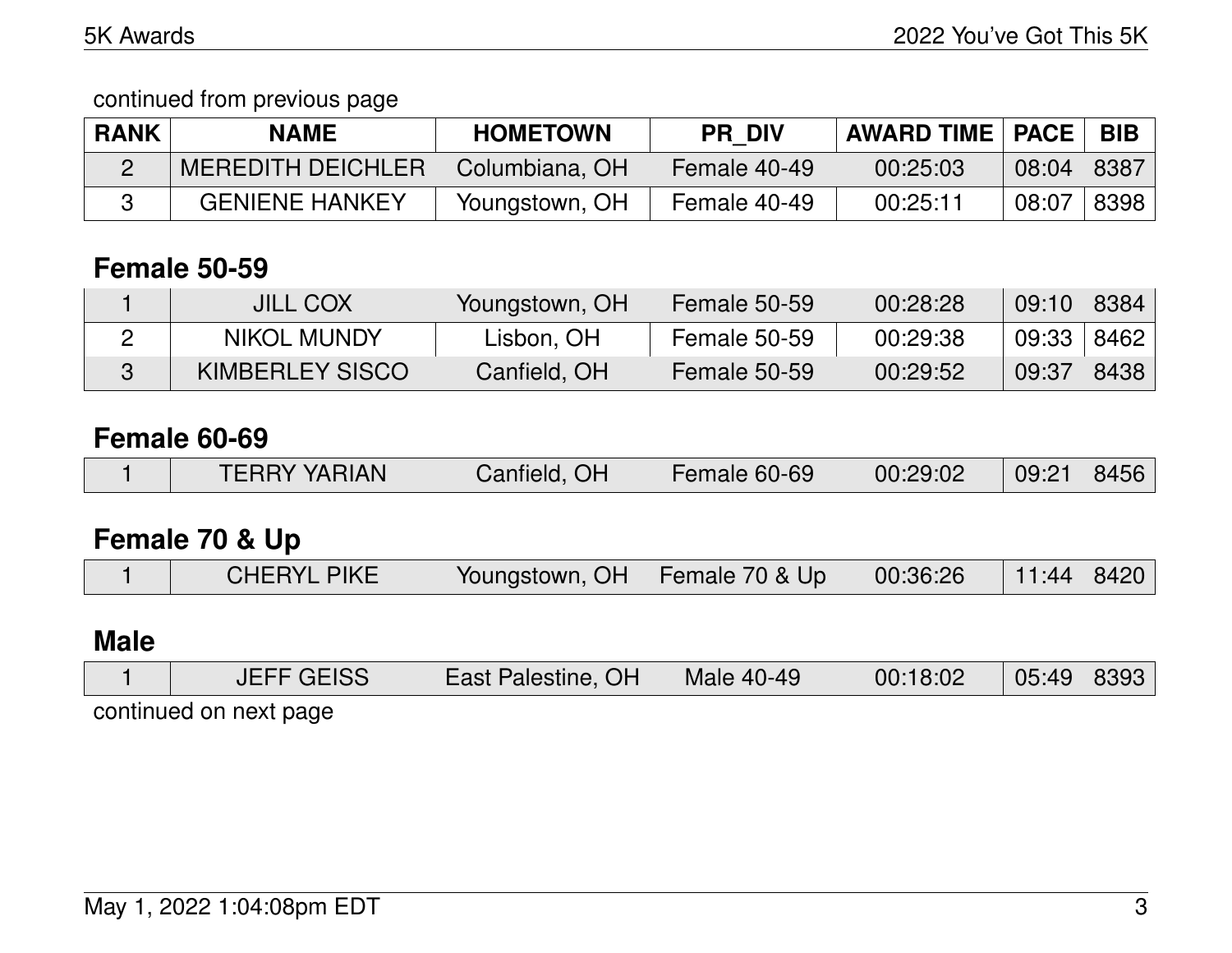continued from previous page

| <b>RANK</b> | <b>NAME</b>               | <b>HOMETOWN</b> | <b>PR DIV</b>                    | AWARD TIME   PACE |              | <b>BIB</b> |
|-------------|---------------------------|-----------------|----------------------------------|-------------------|--------------|------------|
|             | <b>LOGAN REDFERN</b>      |                 | Kensington, OH   Male 19 & Under | 00:18:12          | 05:52   8425 |            |
|             | <b>BRANDON DOMAGALSKI</b> | Struthers, OH   | Male 30-39                       | 00:19:33          | 06:18        | 8389       |

# **Male 19 & Under**

|   | <b>LOGAN REDFERN</b>    | <del>Kensington, OH</del> | Male 19 & Under                  | 00:10:12 | <del>05:52</del> | <del>8425</del> |
|---|-------------------------|---------------------------|----------------------------------|----------|------------------|-----------------|
|   | <b>PAXTON BACHELDER</b> |                           | Youngstown, OH   Male 19 & Under | 00:22:49 | 07:21            | 8376            |
| 2 | <b>CJ SIEMBIDA</b>      | Salem, OH                 | Male 19 & Under                  | 00:23:15 | 07:29            | 8434            |
|   | <b>KAEDEN WILLIAMS</b>  | Canfield, OH              | Male 19 & Under                  | 00:24:17 | 07:49            | 8453            |

### **Male 20-29**

| <b>ANTHONY SANTORO</b>  | Lowellville, OH | Male 20-29 | 00:20:33 | 06:37 | 8431 |
|-------------------------|-----------------|------------|----------|-------|------|
| ANSON HANKEY            | Youngstown, OH  | Male 20-29 | 00:23:20 | 07:31 | 8397 |
| <b>BRANDON BLYSTONE</b> | Youngstown, OH  | Male 20-29 | 00:30:00 | 09:40 | 8380 |

# **Male 30-39**

| <b>DOANDONI DOMAÇÃI CIZI</b> | $Q_{\text{t}}$ $\mathbf{H}_{\text{t}}$ $\mathbf{H}_{\text{t}}$ $\mathbf{H}_{\text{t}}$ | $M = 0.0000$          | 0.10.00             | $\bigcap_{n=1}^{\infty}$             | nnnn.                                         |
|------------------------------|----------------------------------------------------------------------------------------|-----------------------|---------------------|--------------------------------------|-----------------------------------------------|
| <b>DINAINDUN DUMAUALUN</b>   | <del>oliuliicis. Ori</del>                                                             | <del>Maic JU-JJ</del> | <del>uu. s.oo</del> | $\overline{\mathtt{UU}.\mathtt{TU}}$ | $\overline{\text{O}\text{O}\text{O}\text{O}}$ |
| Antinued on nevt nane        |                                                                                        |                       |                     |                                      |                                               |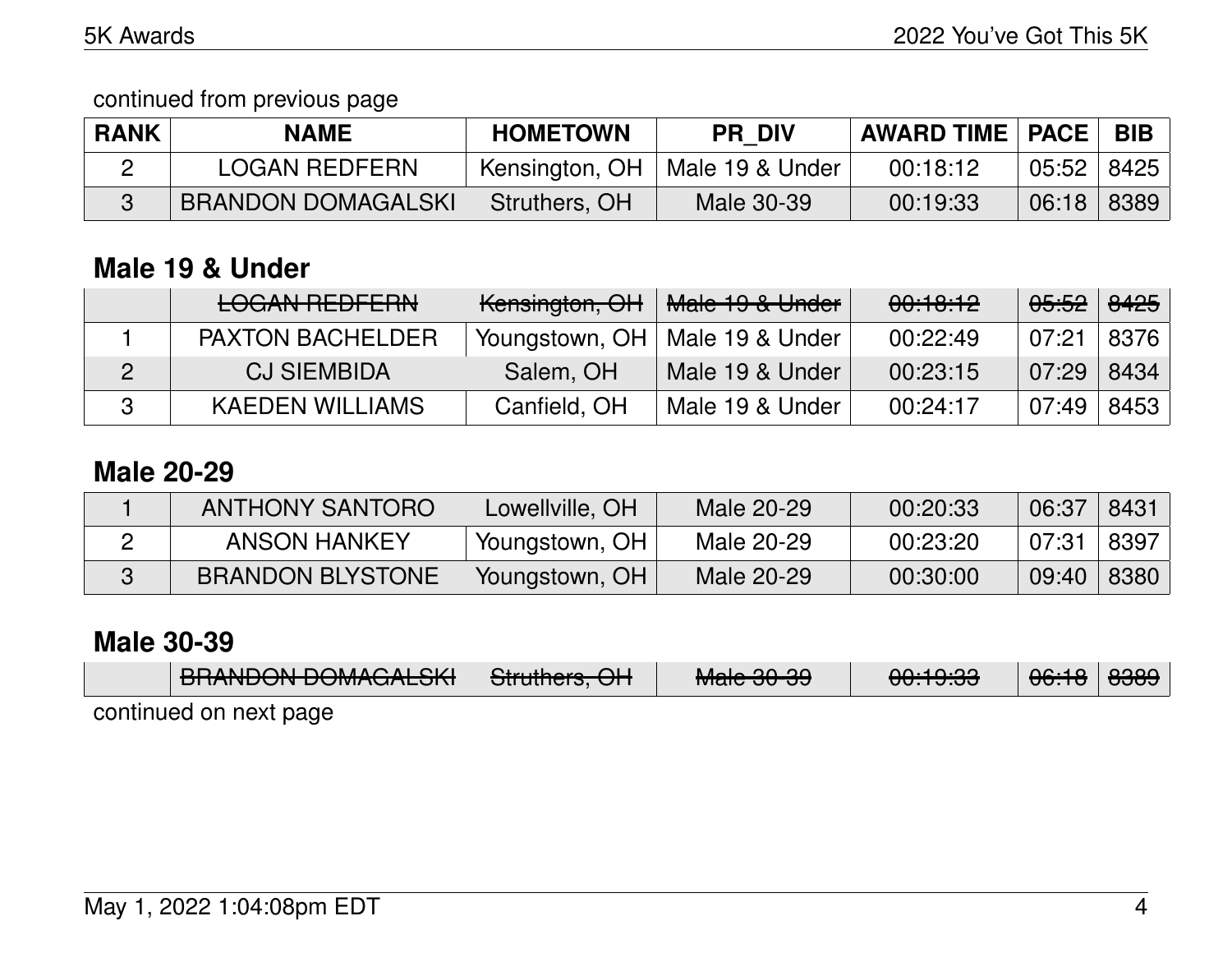continued from previous page

| <b>RANK</b> | <b>NAME</b>         | <b>HOMETOWN</b> | <b>PR DIV</b> | <b>AWARD TIME   PACE</b> |       | <b>BIB</b> |
|-------------|---------------------|-----------------|---------------|--------------------------|-------|------------|
|             | <b>JUSTIN BOGGS</b> | Louisville, OH  | Male 30-39    | 00:19:44                 | 06:22 | -8381      |
| 2           | JAMIEL RADMAN       | Youngstown, OH  | Male 30-39    | 00:23:25                 | 07:33 | 8424       |
| -3          | DAVID SCHOOLCRAFT   | Youngstown, OH  | Male 30-39    | 00:25:46                 | 08:18 | 8433       |

## **Male 40-49**

| JEFF GEISS          | <b>East Palestine, OH</b> | $\vert$ <del>Male 40-49</del> | 00:10:02 | <del>05:49</del> | <del>8393</del> |
|---------------------|---------------------------|-------------------------------|----------|------------------|-----------------|
| <b>CHAD STRONG</b>  | Youngstown, OH            | Male 40-49                    | 00:19:34 | 06:18            | 8441            |
| <b>TOMMY MCNEAR</b> | Ohio, US                  | Male 40-49                    | 00:20:31 | $06:36$ 8155     |                 |
| <b>JASON JUDY</b>   | Monaca, PA                | Male 40-49                    | 00:22:51 | 07:22            | 8404            |

### **Male 50-59**

| <b>GARY FORD</b>  | Ohio, US                       | Male 50-59 | 00:20:12 | 06:31   | 8186   |
|-------------------|--------------------------------|------------|----------|---------|--------|
| <b>JIM CROOKS</b> | Berlin Center, OH   Male 50-59 |            | 00:22:36 | 07:17   | ' 8385 |
| <b>CURT BALEY</b> | Ohio, US                       | Male 50-59 | 00:23:37 | (07:36) | 8469   |

# **Male 60-69**